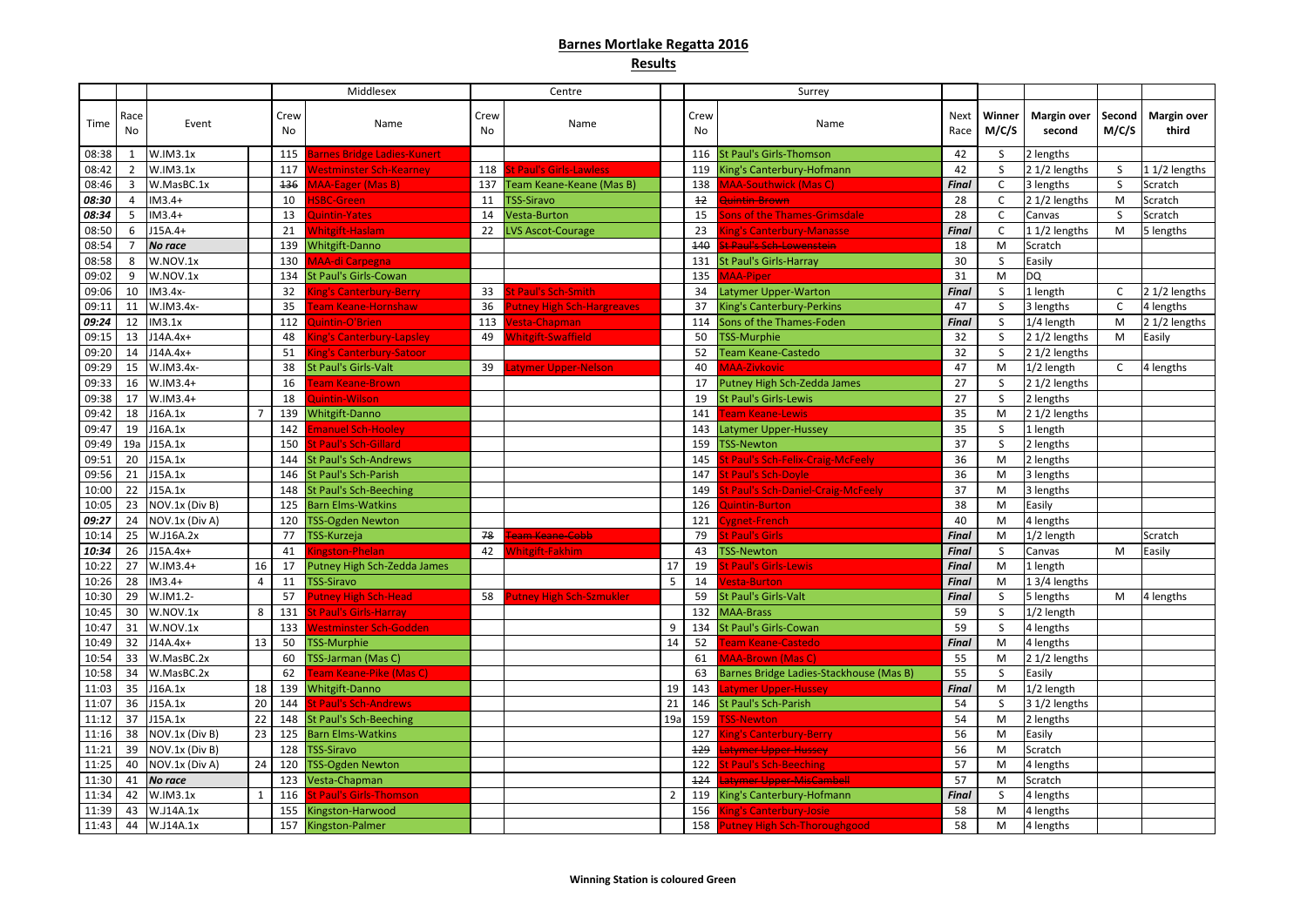# **Barnes Mortlake Regatta 2016**

# **Results**

|       |            |                        |    |            | Middlesex                           |            | Centre |    |            | Surrey                                  |              |                 |                              |                 |                             |
|-------|------------|------------------------|----|------------|-------------------------------------|------------|--------|----|------------|-----------------------------------------|--------------|-----------------|------------------------------|-----------------|-----------------------------|
| Time  | Race<br>No | Event                  |    | Crew<br>No | Name                                | Crew<br>No | Name   |    | Crew<br>No | Name                                    | Next<br>Race | Winner<br>M/C/S | <b>Margin over</b><br>second | Second<br>M/C/S | <b>Margin over</b><br>third |
| 11:48 | 45         | W.J15A.1x              |    |            | 151   TSS-van Wachem                |            |        |    | 152        | SS-Knight                               | 60           | M               | 2 lengths                    |                 |                             |
| 11:52 | 46         | W.J15A.1x              |    | 153        | <b>SS-Purcell</b>                   |            |        |    |            | 154 TSS-Supple                          | 60           |                 | Scratch                      |                 |                             |
| 11:57 | 47         | W.IM3.4x-              | 11 | 37         | <b>King's Canterbury-Perkins</b>    |            |        | 15 | 38         | St Paul's Girls-Valt.                   | <b>Final</b> | M               | 1/2 length                   |                 |                             |
| 12:01 | 48         | <b>No race</b>         |    |            | #N/A                                |            |        |    |            | #N/A                                    | #N/A         |                 |                              |                 |                             |
| 12:06 | 49         | J14A.2x                |    | 95         | <b>King's Canterbury-Wingfield</b>  |            |        |    | 96         | <b>TSS-Oliver</b>                       | 57           |                 | Easily                       |                 |                             |
| 12:10 | 50         | J15A.2x (Div A)        |    |            | <b>King's Canterbury-Manasse</b>    |            |        |    | 81         | <b>St Paul's Sch-Craig-McFeely</b>      | 63           |                 | 4 lengths                    |                 |                             |
| 12:15 | 51         | J15A.2x (Div B)        |    | 85         | <b>LVS Ascot-Tuohy</b>              |            |        |    | 86         | St Paul's Sch-Doyle                     | 65           |                 | Easily                       |                 |                             |
| 12:19 | 52         | NOV.2x                 |    |            | King's Canterbury-Aldridge          |            |        |    | 65         | Eastbourne College-Byatt                | 67           | M               | 3 lengths                    |                 |                             |
| 12:22 | 53         | NOV.2x                 |    | 68         | Cygnet-Pretzlik                     |            |        |    | 69         | St Paul's Sch-Calato                    | 68           |                 | $11/2$ lengths               |                 |                             |
| 12:24 | 54         | J15A.1x                | 36 |            | 146 St Paul's Sch-Parish            |            |        | 37 | 148        | <b>St Paul's Sch-Beeching</b>           | <b>Final</b> | M               | 2 1/2 lengths                |                 |                             |
| 12:28 | 55         | W.MasBC.2x             | 33 | 60         | TSS-Jarman (Mas C)                  |            |        | 34 | 63         | Barnes Bridge Ladies-Stackhouse (Mas B) | <b>Final</b> |                 | 3 lengths                    |                 |                             |
| 12:33 | 56         | NOV.1x (Div B)         | 38 | 125        | <b>Barn Elms-Watkins</b>            |            |        | 39 | 128        | <b>TSS-Siravo</b>                       | <b>Final</b> |                 | 3/4 length                   |                 |                             |
| 12:37 | 57         | NOV.1x (Div A)         | 40 |            | 120 TSS-Ogden Newton                |            |        | 41 | 123        | <b>Vesta-Chapman</b>                    | <b>Final</b> | M               | 2 lengths                    |                 |                             |
| 12:42 | 58         | W.J14A.1x              | 43 |            | 155 Kingston-Harwood                |            |        | 44 | 157        | Kingston-Palmer                         | <b>Final</b> | M               | 4 lengths                    |                 |                             |
| 12:45 | 59         | W.NOV.1x               | 30 |            | 132 MAA-Brass                       |            |        | 31 |            | 134 St Paul's Girls-Cowan               | <b>Final</b> |                 | 4 lengths                    |                 |                             |
| 13:00 | 60         | W.J15A.1x              | 45 | 151        | <b>TSS-van Wachem</b>               |            |        | 46 | 154        | <b>TSS-Supple</b>                       | <b>Final</b> | <sup>S</sup>    | 11/2 lengths                 |                 |                             |
| 13:05 | 61         | J14A.2x                | 49 | 96         | SS-Oliver                           |            |        |    | 97         | <b>TSS-de St Croix</b>                  | 77           |                 | 4 lengths                    |                 |                             |
| 13:09 | 62         | J14A.2x                |    | 98         | <b>Team Keane-Trott</b>             |            |        |    | 99         | <b>TSS-Thompson</b>                     | 77           |                 | Easily                       |                 |                             |
| 13:14 | 63         | J15A.2x (Div A)        | 50 |            | 81 St Paul's Sch-Craig-McFeely      |            |        |    | 82         | <b>LVS Ascot-King</b>                   | 78           | M               | Canvas                       |                 |                             |
| 13:18 | 64         | $J15A.2x$ (Div A)      |    | 83         | LVS Ascot-GambleSmith               |            |        |    |            | St Paul's Sch-Beekenkamp                | 78           |                 | 3 lengths                    |                 |                             |
| 13:23 | 65         | J15A.2x (Div B)        | 51 | 86         | <b>St Paul's Sch-Doyle</b>          |            |        |    | 87         | <b>St Paul's Sch-Parish</b>             | 79           |                 | 3 lengths                    |                 |                             |
| 13:27 | 66         | $J15A.2x$ (Div B)      |    |            | 88 TSS-Pilkington Massey            |            |        |    | 89         | <b>King's Canterbury-Hu</b>             | 79           | M               | Easily                       |                 |                             |
| 13:32 | 67         | NOV.2x                 | 52 | 64         | King's Canterbury-Aldridge          |            |        |    | 66         | <b>LVS Ascot-Carmody</b>                | 80           | M               | 2 feet                       |                 |                             |
| 13:36 | 68         | NOV.2x                 |    | 67         | <b>Westminster Sch-Barrow</b>       |            |        | 53 | 69         | <b>St Paul's Sch-Calato</b>             | 80           | M               | 1 length                     |                 |                             |
| 13:41 | 69         | W.J14A.2x (Div A)      |    | 100        | Kingston-Medcalf                    |            |        |    | 101        | <b>Sing's Canterbury-Zhao</b>           | 94           | M               | Easily                       |                 |                             |
| 13:45 |            | 70   W.J14A.2x (Div A) |    |            | 104 Putney High Sch-Wickham         |            |        |    | 105        | <b>Barn Elms-Oliver</b>                 | 95           | M               | Scratch                      |                 |                             |
| 13:50 |            | 71   W.J14A.2x (Div B) |    |            | 106 Kingston-Curtis                 |            |        |    |            | 107 Putney High Sch-De Groot            | 96           | M               | 1 length                     |                 |                             |
| 13:54 |            | 72   W.J14A.2x (Div B) |    |            | 110 TSS-White                       |            |        |    | 111        | <del>Barn Elms-Bassadone</del>          | 97           | M               | Scratch                      |                 |                             |
| 13:59 | 73         | W.J15A.2x              |    | 90         | Kingston-Smith                      |            |        |    | 91         | King's Canterbury-Williamson            | 88           | S               | 2 feet                       |                 |                             |
| 14:03 | 74         | W.NOV.2x               |    | 70         | Quintin-Wilson                      |            |        |    | 71         | <b>Putney High Sch-Miles</b>            | 90           |                 | 4 lengths                    |                 |                             |
| 14:08 | 75         | <b>No race</b>         |    | 72         | <b>FSS-Cossey</b>                   |            |        |    | 73         | King's Canterbury-Parish                | 90           |                 | Scratch                      |                 |                             |
| 14:12 | 76         | W.NOV.2x               |    | 75         | Putney High Sch-Pummell             |            |        |    | 76         | <b>Barnes Bridge Ladies-Lopez</b>       | 91           | M               | 2 lengths                    |                 |                             |
| 14:17 | 77         | J14A.2x                | 61 | 97         | <b>TSS-de St Croix</b>              |            |        | 62 | 99         | <b>SS-Thompson</b>                      | <b>Final</b> | M               | 4 lengths                    |                 |                             |
| 14:21 | 78         | J15A.2x (Div A)        | 63 | 81         | <b>St Paul's Sch-Craig-McFeely</b>  |            |        | 64 |            | 84 St Paul's Sch-Beekenkamp             | <b>Final</b> |                 | Easily                       |                 |                             |
| 14:26 | 79         | $J15A.2x$ (Div B)      | 65 |            | 87 St Paul's Sch-Parish             |            |        | 66 | 88         | <b>TSS-Pilkington Massey</b>            | <b>Final</b> | M               | 3 lengths                    |                 |                             |
| 14:30 | 80         | NOV.2x                 | 67 | 64         | King's Canterbury-Aldridge          |            |        | 68 | 67         | Westminster Sch-Barrow                  | <b>Final</b> | M               | 11/2 lengths                 |                 |                             |
| 14:35 | 81         | $NOV.4+$               |    |            | 24 Whitgift-Mahmood                 |            |        |    | 25         | <b>Eastbourne College</b>               | 92           | M               | 2 lengths                    |                 |                             |
| 14:39 | 82         | $NOV.4+$               |    | 26         | <b>VS Ascot-Tuohy</b>               |            |        |    | 27         | Kingston-Neighbour                      | 92           |                 | 2 1/2 lengths                |                 |                             |
| 14:44 | 83         | $NOV.4+$               |    | 28         | Kingston-Chaing                     |            |        |    | 29         | Cygnet-Pugh                             | 93           | M               | 3/4 length                   |                 |                             |
| 14:48 | 84         | <b>No race</b>         |    | 30         | Quintin-Narayan                     |            |        |    | 31         | Vesta Chapman                           | 93           | M               | Scratch                      |                 |                             |
| 14:53 | 85         | W.J14A.4x+             |    | 53         | ingston-Keri-Nagy                   |            |        |    | 54         | King's Canterbury-Sonya                 | 104          |                 | 3 lengths                    |                 |                             |
| 14:57 | 86         | W.J14A.4x+             |    |            | 55 Team Keane-Lack                  |            |        |    | 56         | Barn Elms-Smith                         | 104          | M               | 3 1/2 lengths                |                 |                             |
| 15:00 | 87         | PHS Invitation 4x+     |    |            | 161 PHS 1                           |            |        |    | 162        | PHS <sub>2</sub>                        | 114          | M               | Scratch                      |                 |                             |
| 16:04 | 88         | W.J15A.2x              | 73 | 91         | <b>Sing's Canterbury-Williamson</b> |            |        |    | 92         | <b>Putney High Sch-Moore</b>            | 108          |                 | Easily                       |                 |                             |
| 16:09 | 89         | W.J15A.2x              |    |            | 93 Putney High Sch-Amor             |            |        |    |            | 94 Barn Elms-Hundal                     | 108          | S               | Easily                       |                 |                             |